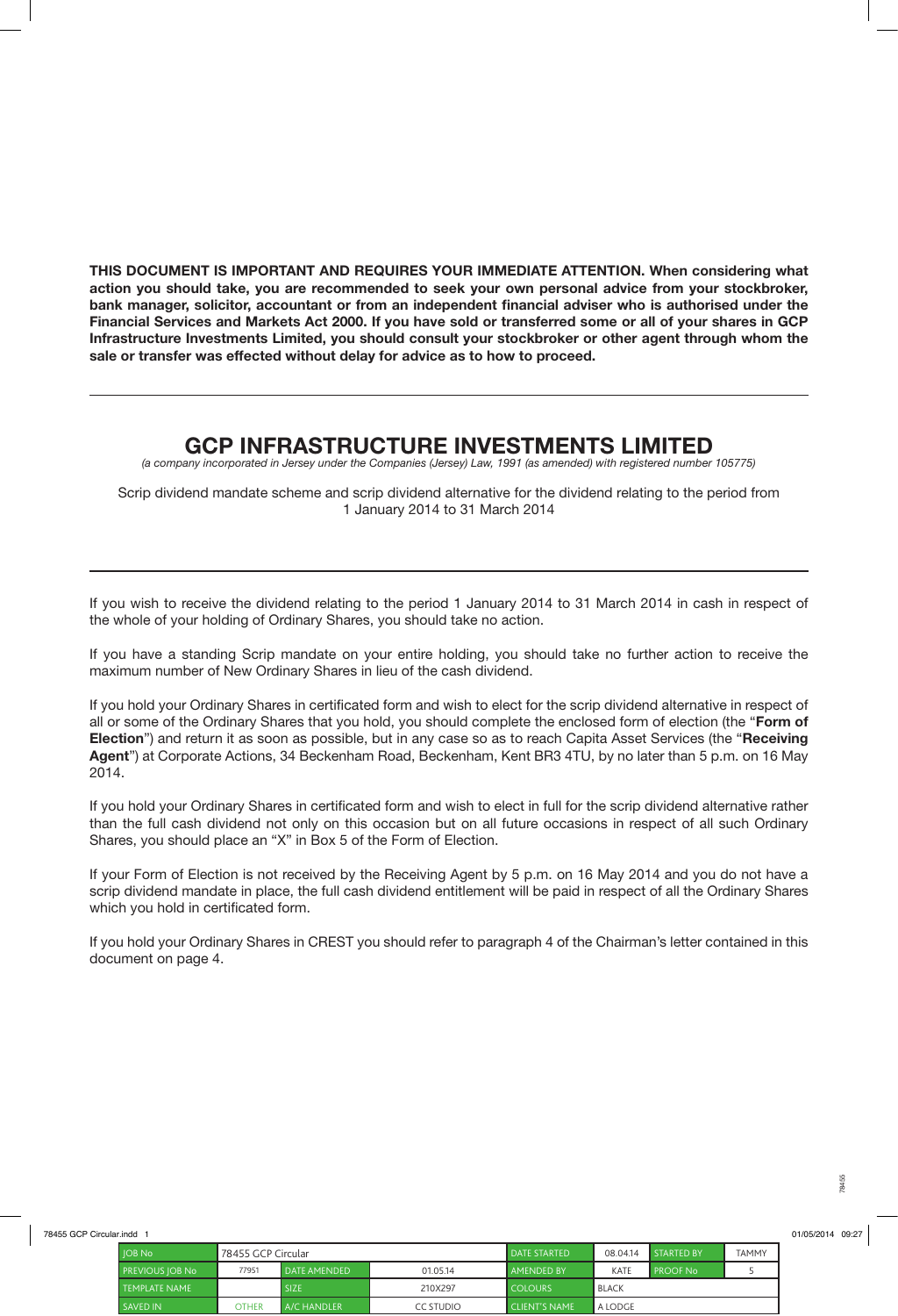## **SCRIP DIVIDEND TIMETABLE**

| Shares quoted ex-dividend                                             | 23 April 2014              |
|-----------------------------------------------------------------------|----------------------------|
| Record date for dividend                                              | 25 April 2014              |
| Posting of Forms of Election                                          | 1 May 2014                 |
| Final date for receipt by the Receiving Agent of<br>Forms of Election | $5 p.m.$ on<br>16 May 2014 |
| Posting of dividend warrants and cheques                              | 29 May 2014                |
| CREST stock account credited with new Ordinary Shares                 | 29 May 2014                |
| Dividend payment date                                                 | 29 May 2014                |
| Dealings commence in new Ordinary Shares                              | 29 May 2014                |
| Posting of new Ordinary Share Certificates                            | 29 May 2014                |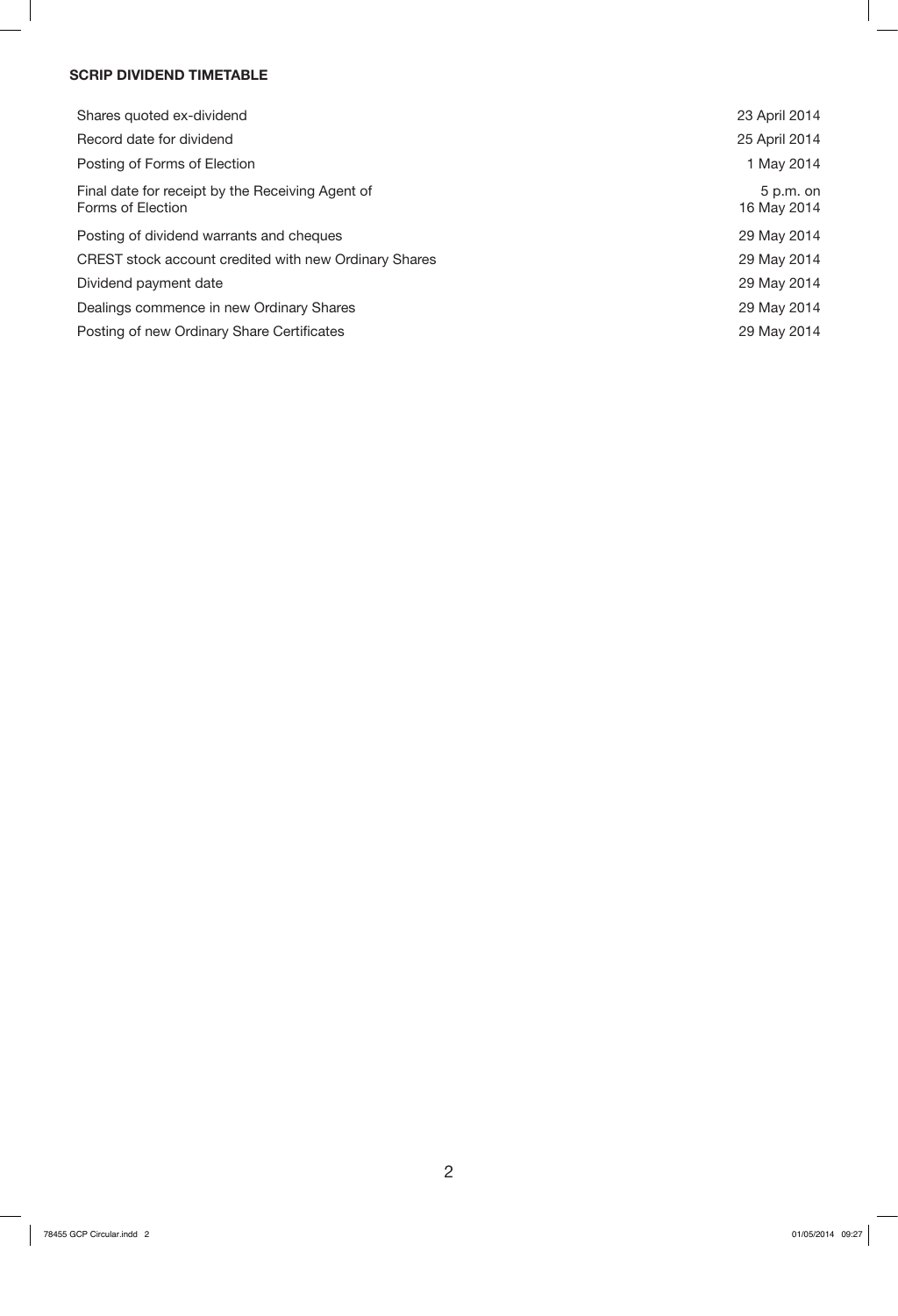## **GCP INFRASTRUCTURE INVESTMENTS LIMITED**

(a company incorporated in Jersey under the Companies (Jersey) Law, 1991 (as amended) with registered no. 105775)

12 Castle Street St Helier Jersey JE2 3RT

1 May 2014

Dear Shareholder,

## **1 SCRIP DIVIDEND ALTERNATIVE**

- 1.1 On 15 April 2014, the directors of GCP Infrastructure Investments Limited (the "**Company**") declared a dividend of 1.9 pence per ordinary share of £0.01 each in the capital of the Company ("**Ordinary Shares**") in respect of the period from 1 January 2014 to 31 March 2014. The directors of the Company are offering to holders of Ordinary Shares ("**Shareholders**") the opportunity to elect to receive new Ordinary Shares instead of cash in respect of this dividend. In accordance with the articles of association of the Company (the "**Articles**"), the Company is authorised pursuant to an ordinary resolution passed on 28 June 2010 to offer a scrip dividend alternative, which will enable Shareholders to increase their holding in the Company without incurring dealing costs or stamp duty. To the extent that Shareholders elect for the scrip dividend alternative, there is also a benefit to the Company from the retention of cash that would otherwise be paid out as an Ordinary Share dividend. It is anticipated that any cash retained as a result of Shareholders electing for the scrip dividend as an alternative to a cash dividend will be reinvested in accordance with the Company's investment objectives.
- 1.2 Shareholders who elect for the scrip dividend alternative instead of the cash dividend in respect of the period from 1 January 2014 to 31 March 2014 will receive 1 new Ordinary Share for every 60 (rounded down) Ordinary Shares registered in their name at the close of business on 25 April 2014. (the "**Record Date**"). This entitlement has been determined on the basis of the cash dividend of 1.9 pence per Ordinary Share and a value of 112.85 pence for each new Ordinary Share (being the average of the middle market closing prices of the Ordinary Shares derived from the Daily Official List of the London Stock Exchange for 23 April 2014 (the "**Ex-Dividend Date"**) and the four subsequent dealing days).
- 1.3 Fractions of Ordinary Shares will not be issued. In accordance with the discretion afforded to the Company under the Articles, any fractional entitlements will be retained by the Company. No fractional entitlements will be carried forward to future scrip dividends nor will they be paid or payable to the relevant Shareholders.

## **2 SCRIP DIVIDEND MANDATE SCHEME**

- 2.1 In order to simplify arrangements for those Shareholders who hold share certificates for their Ordinary Shares and wish to elect in full for the scrip dividend alternative rather than the full cash dividend, not only on this occasion but for all future occasions, a scrip dividend mandate scheme will be put in place, details of which are set out in Appendix 3.
- 2.2 You should read Appendix 3 carefully before deciding whether or not you wish to take advantage of this scheme.

## **3 HOW TO MAKE AN ELECTION FOR THE SCRIP DIVIDEND ALTERNATIVE: HOLDERS OF SHARE CERTIFICATES**

## **This paragraph 3 applies only to Shareholders who hold share certificates for their Ordinary Shares.**

You will find enclosed a Form of Election showing your scrip dividend entitlement and enabling you to elect for the scrip dividend mandate scheme if you wish to do so. The options available to you are set out in paragraphs 3.1 to 3.4 below.

- 3.1 To receive the Ordinary Share dividend in respect of the period from 1 January 2014 to 31 March 2014 entirely in cash:
	- (a) take no action in relation to the Form of Election; and
	- (b) if you wish to (and have not already done so) set up a bank mandate to receive the cash dividend by bank transfer rather than cheque, please refer to the enclosed bank mandate request form and guidance notes.
	- 3.2 To receive your maximum entitlement of new Ordinary Shares in respect of the Ordinary Share dividend for the period from 1 January 2014 to 31 March 2014 (but not to elect for the scrip dividend mandate scheme in respect of all future Ordinary Share dividends):
	- (a) sign and date the enclosed Form of Election and return it to the Receiving Agent.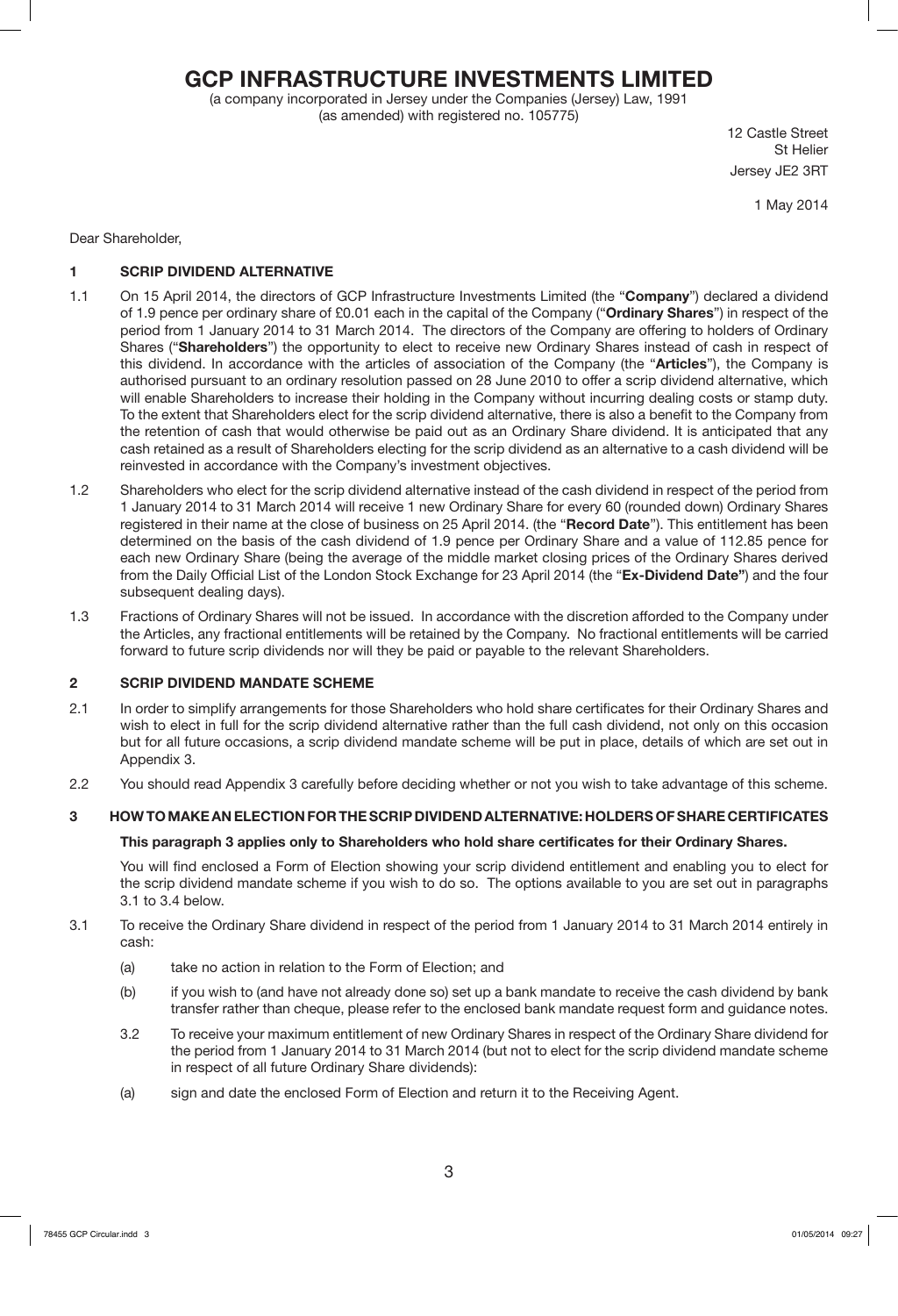- 3.3 To receive your maximum entitlement to new Ordinary Shares in respect of the Ordinary Share dividend for the period from 1 January 2014 to 31 March 2014 and for all future Ordinary Share dividends (the scrip dividend mandate scheme):
	- (a) read the notes in Appendix 3 carefully (which explain the effect of the scrip dividend mandate scheme);
	- (b) mark Box 5 on the Form of Election with an "X"; and
	- (c) sign and date the Form of Election and return it to the Receiving Agent.
- 3.4 To receive the Ordinary Share dividend in respect of the period from 1 January 2014 to 31 March 2014 in a combination of new Ordinary Shares and cash:
	- (a) insert in Box 4 on the Form of Election the number of Ordinary Shares in respect of which you wish to receive new Ordinary Shares instead of the cash dividend. The number inserted must be a multiple of 60.
	- (b) sign and date the Form of Election and return it to the Receiving Agent; and
	- (c) if you wish to (and have not already done so) set up a bank mandate to receive the cash dividend by bank transfer rather than cheque, please refer to the enclosed bank mandate request form and guidance notes.

**ALL FORMS MUST BE RECEIVED BY THE RECEIVING AGENT NO LATER THAN 5.00PM (LONDON TIME) ON 16 MAY 2014 (the "Election Date").** No acknowledgement of receipt of Forms of Election or bank mandate forms will be given. If your Form of Election is not received by the Receiving Agent by this time and date, the Ordinary Share dividend in respect of the period from 1 January 2014 to 31 March 2014 will be paid in cash in respect of all the Ordinary Shares registered in your name on the Record Date. If your bank mandate form is not received by the Receiving Agent by the Election Date, any Ordinary Share dividend to be paid in cash will be settled by way of cheque.

## **4 HOW TO MAKE THE ELECTION FOR THE SCRIP DIVIDEND ALTERNATIVE: CREST SHAREHOLDERS**

**This paragraph 4 applies only to Shareholders who hold their Ordinary Shares in CREST. Terms defined in the CREST Manual and not otherwise defined herein shall bear the meanings attributed to them in the CREST Manual unless the context otherwise requires.** 

## **4.1 Election for new Ordinary Shares**

You can only elect to receive your dividend in the form of new Ordinary Shares by means of CREST procedures to effect such an election. No other form of election will be permitted and if received will be rejected and returned to you. If you are a CREST Personal Member, or other CREST Sponsored Member, you should consult your CREST sponsor, who will be able to take appropriate action on your behalf.

The CREST procedures require the use of the Dividend Election Input Message in accordance with the CREST Manual. The Dividend Election Input Message submitted must contain the number of Ordinary Shares on which the election is being made, whether this is all or part of your holding at the Record Date. An election for a scrip dividend mandate will not be permitted. The Dividend Election Input Message includes a number of fields which, for a valid election to be made, must be input correctly as indicated below:

- (a) Dividend Election Reference You must indicate here a reference for the dividend election which is unique to your CREST participant ID;
- (b) Account I.D. If you have more than one member account, you must indicate the member account I.D. to which the election relates;
- (c) ISIN This is JE00B6173J15;
- (d) Distribution type You must enter "SCRIP" here;
- (e) Corporate Action You must enter here the Corporate Action number for the dividend on which your election is being made. A scrip dividend mandate cannot be made;
- (f) Number of shares You must enter here the number of Ordinary Shares over which your election is made whether this is all or part of your holding. If you leave this field blank or enter zero your election will be rejected. If you enter a number of Ordinary Shares greater than your holding in CREST on the Record Date, the election will be applied to the total holding in the relevant CREST member account at the Record Date; and
- (g) Contact details this field is optional, although you are asked to include details of whom to contact in the event of a query relating to your election.

The Company and/or the Receiving Agent reserve the right to treat as valid an election which is not complete in all respects.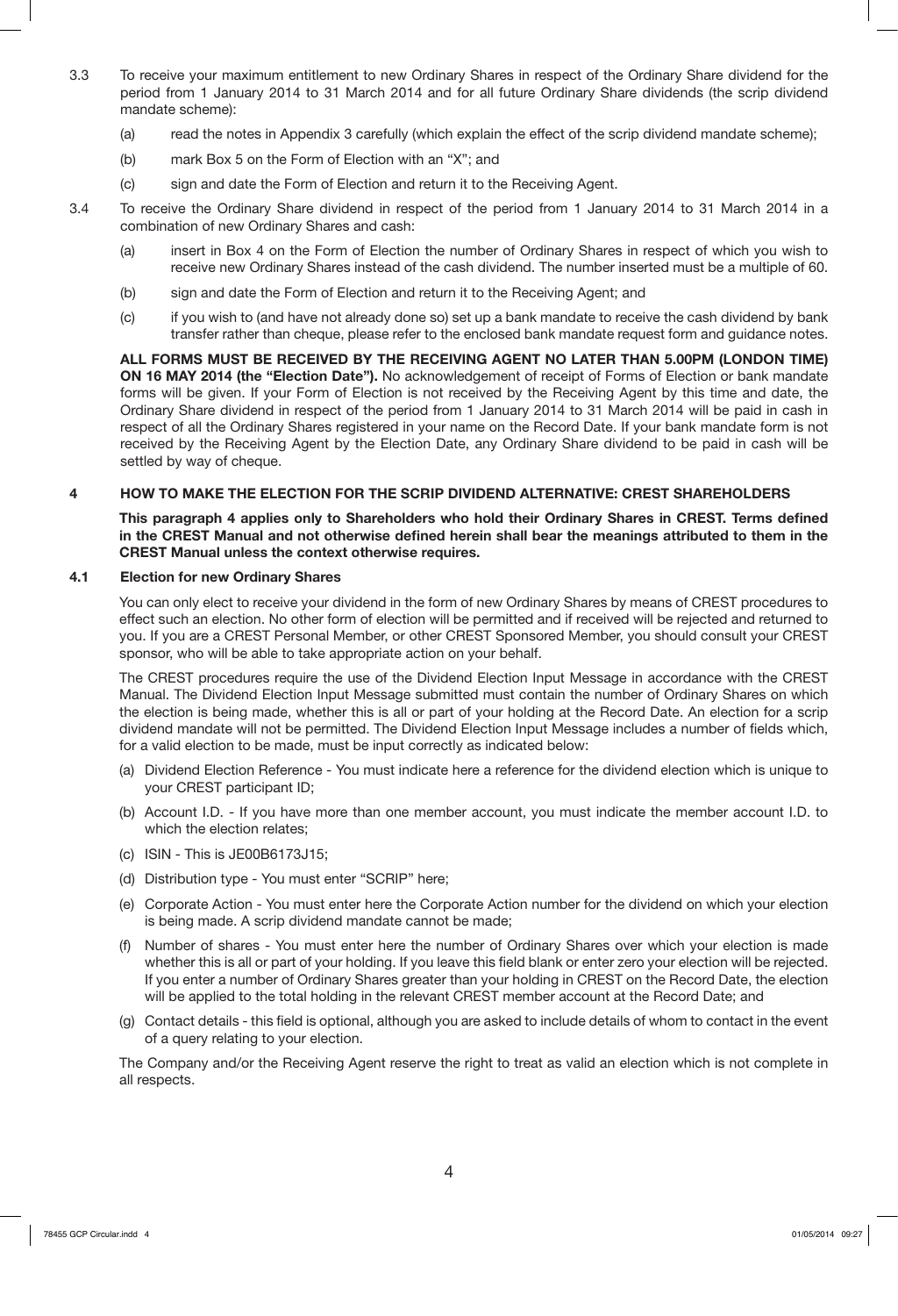By inputting a Dividend Election Input Message as described above, you confirm your election to participate in the scrip dividend alternative in accordance with the details input and the terms and conditions of the scrip dividend alternative as amended from time to time.

There is no facility to amend an election which has been made by Dividend Election Input Message; if you wish to change your election details, you must first cancel the existing election as described in paragraph 4.4 below and then input a Dividend Election Input Message with the required new details.

#### **4.2 Partial elections**

You can elect to receive new Ordinary Shares in respect of part of your holding. You will then receive the balance as a cash dividend.

#### **4.3 Timing**

If you wish to receive new Ordinary Shares in respect of some or all of your holding, you must make your election and ensure that it is received by the Receiving Agent by 5 p.m. (London time) on the Election Date.

#### **4.4 Cancelling an election**

You may only cancel an election by utilising the CREST procedures for deletions described in the CREST Manual. Your deletion must be received and, in accordance with CREST procedures, accepted by 5 p.m. (London time) on the Election Date for it to be valid for the scrip dividend alternative in respect of the dividend for the period from 1 January 2014 to 31 March 2014. It is recommended that you input any deletion message 24 hours in advance of the above deadline to give the Company and the Receiving Agent sufficient time to accept the deletion.

#### **4.5 Basis of entitlement**

Once your new Ordinary Shares have been allotted an accounting statement will be sent to you showing the number of new Ordinary Shares allotted, the price for each new Ordinary Share and the total cash equivalent of the new Ordinary Shares for tax purposes.

#### **4.6 Residual cash balance**

Fractions of Ordinary Shares will not be issued. In accordance with the discretion afforded to the Company under the Articles, any fractional entitlement will be retained by the Company. No fractional entitlements will be carried forward to future scrip dividends nor will they be paid or payable to the relevant Shareholders.

#### **4.7 Future dividends**

If you wish to receive new Ordinary Shares for future dividends where a scrip dividend alternative is offered, you must complete a Dividend Election Input Message on each occasion. If you do not complete a Dividend Election Input Message then you will receive your dividend in cash.

Further details of the scrip dividend alternative are set out in Appendix 1 to this circular. A general guide to the taxation effect of scrip dividend election for residents of the United Kingdom is set out in Appendix 2. Appendix 3 contains details of the scrip dividend mandate scheme.

Yours faithfully,

Ian Reeves CBE Chairman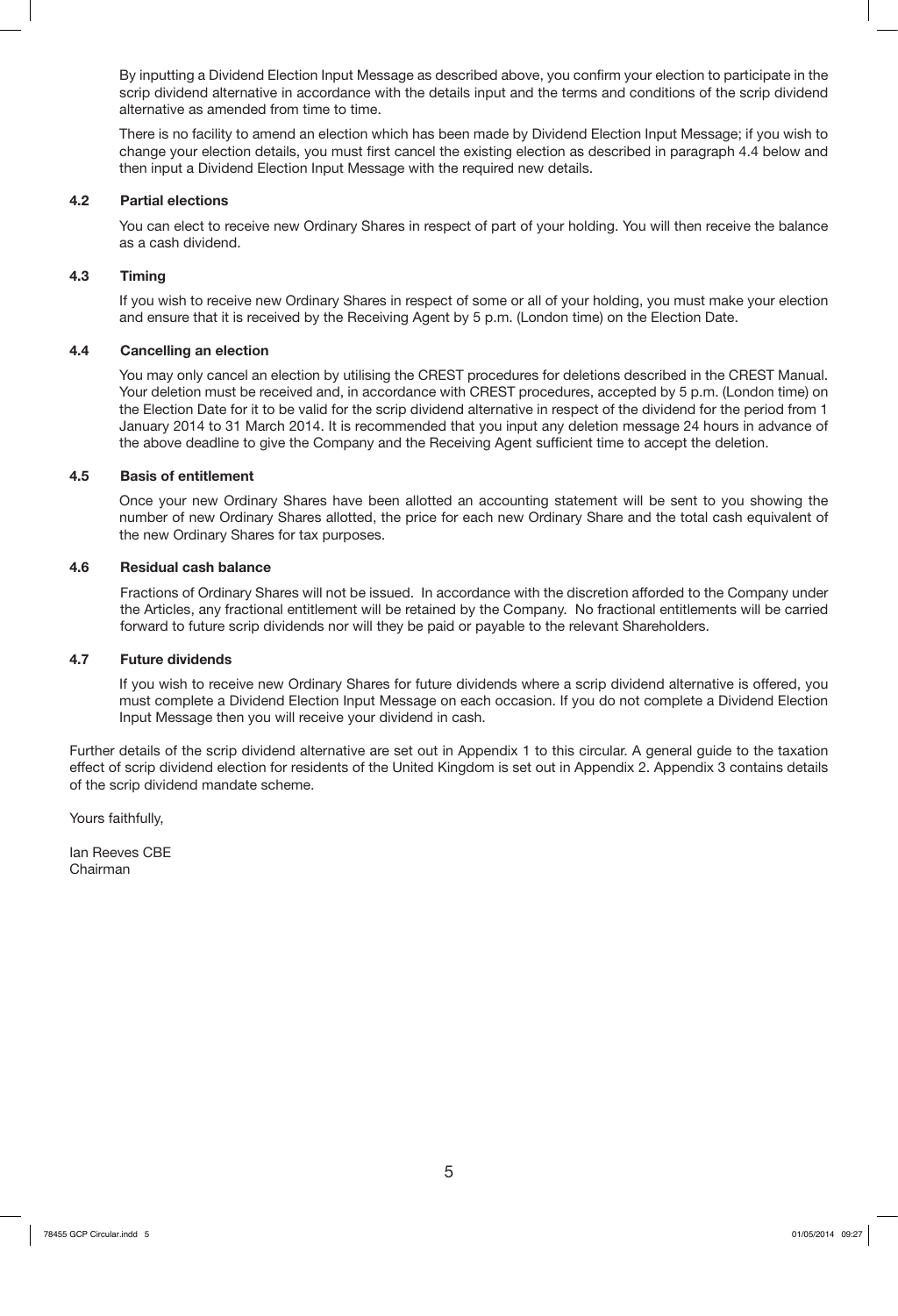# **Appendix 1**

## **General Information**

## **1 TERMS OF ELECTION**

- 1.1 Shareholders who were on the register of members at the close of business on the Record Date may elect to receive 1 new Ordinary Share, credited as fully paid, for every 60 Ordinary Shares registered in their names on that date in place of the Ordinary Share dividend for the period from 1 January 2014 to 31 March 2014. The right to elect is not transferable.
- 1.2 The election may be made by Shareholders in respect of all or part of their holding of Ordinary Shares, but not in respect of fewer than 60 Ordinary Shares. The election should be in respect of a multiple of 60 Ordinary Shares. No fraction of a new Ordinary Share will be allotted. No fractional entitlements will be carried forward to future scrip dividends nor will they be paid or payable to Shareholders. Any fractional entitlements will be retained by the Company using the discretion afforded to it under the Articles. A cash dividend will be paid on any holding of Ordinary Shares for which an election to receive new Ordinary Shares is not made.
- 1.3 Shareholders with a registered holding of fewer than 60 Ordinary Shares at the close of business on the Record Date are not entitled to make an election unless they purchase Ordinary Shares prior to the Ex-Dividend Date which takes their aggregate holding to 60 or more Ordinary Shares and which do not appear in the number shown in Box 1 on the Form of Election.
- 1.4 The manner in which elections will be dealt with will be governed by the form in which holdings of Ordinary Shares are held at the Record Date (see paragraph 7 below).

## **2 TAXATION**

The taxation consequences of an election to receive new Ordinary Shares in lieu of a cash dividend depend on the individual circumstances of Shareholders. A summary of the likely tax consequences for Shareholders who are tax resident in the United Kingdom is set out in Appendix 2. The information is not exhaustive and if you are in any doubt as to your tax position, you should consult your professional adviser before taking any action. Tax laws and their interpretation can change potentially with retrospective effect and, in particular, the level and bases of, and reliefs from, taxation may change and such changes may alter the benefit of investments in the Company.

#### **3 OVERSEAS SHAREHOLDERS**

- 3.1 The opportunity to elect to receive new Ordinary Shares in place of a cash dividend is not being offered to, or for the account of, any citizen, national or resident of Australia, Canada, Japan, South Africa or the United States, any corporation, partnership or other entity created or organised in, or under the laws of, Australia, Canada, Japan, South Africa or the United States, or any political sub-division of these countries, or with a registered address in any of these countries or any estate or trust the income of which is subject to United States federal or Australian or Canadian or Japanese or South African income taxation regardless of its source. "United States" means the United States of America (including the District of Colombia). Reference to Australia, Canada, Japan, South Africa and the United States include their territories, possessions and all areas subject to their jurisdiction.
- 3.2 No person receiving a copy of this Circular and/or a Form of Election in any territory other than the United Kingdom may treat the same as constituting an invitation to him unless in such territory such an invitation could lawfully be made to him without compliance with any registration or other legal requirements. It is the responsibility of any such person wishing to elect to receive new Ordinary Shares, either in respect of this invitation or by way of mandate under the scrip dividend mandate scheme to satisfy himself as to the full observance of the laws of such territory, including obtaining any governmental or other consents which may be required and observing any other formalities needing to be observed in such territory.

## **4 IF YOU HAVE RECEIVED MORE THAN ONE FORM OF ELECTION**

If your Ordinary Shares are registered in more than one holding and as a result you have received more than one Form of Election, they will be treated for all purposes as separate holdings and you should complete each form accordingly. If you have holdings of Ordinary Shares in certificated and uncertificated form, they will be treated for all purposes as separate holdings.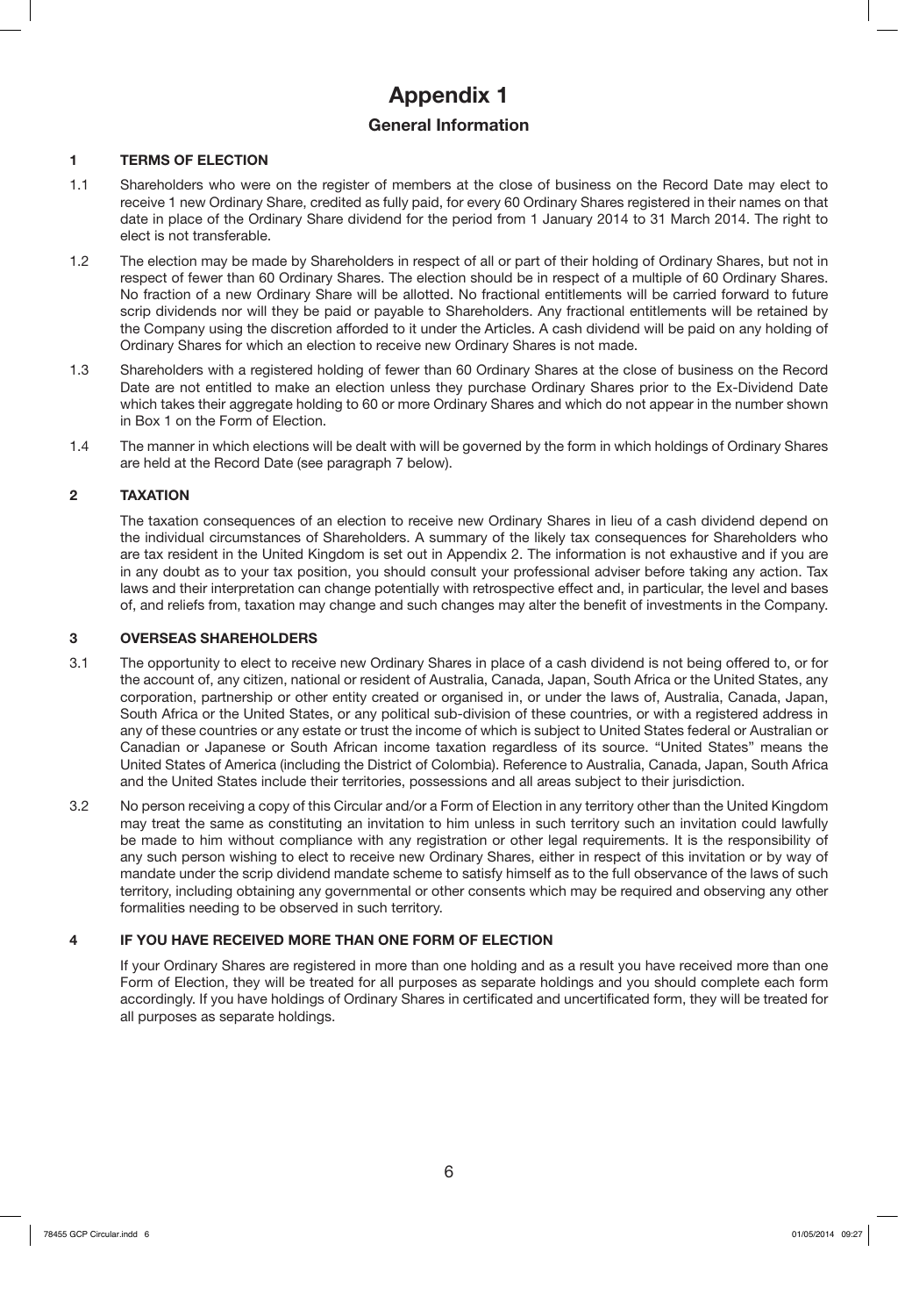## **5 IF YOU HAVE RECENTLY BOUGHT ORDINARY SHARES**

If you bought Ordinary Shares in the Company before the Ex-Dividend Date but those Ordinary Shares are not included in the number shown in Box 1 on the Form of Election and you wish to elect to receive new Ordinary Shares instead of the cash dividend in respect of such Ordinary Shares, you should consult your stockbroker or other adviser without delay. If no Form of Election is received in respect of those Ordinary Shares, you will be entitled to receive the cash dividend only.

## **6 IF YOU HAVE RECENTLY SOLD ORDINARY SHARES**

If you have sold all of your holding of Ordinary Shares before the Ex-Dividend Date you should pass this Circular and the Form of Election to your stockbroker or other adviser without delay. If you have sold some of your holding of Ordinary Shares but those Ordinary Shares are nevertheless included in the number shown in Box 1 on the Form of Election, you should contact your stockbroker or other adviser without delay.

## **7 SETTLEMENT OF DIVIDEND**

- 7.1 Applications will be made to the Financial Conduct Authority and to the London Stock Exchange respectively for admission of the new Ordinary Shares to be allotted pursuant to valid elections for the scrip dividend alternative to (i) the Official List of the UK Listing Authority and (ii) trading on the main market of the London Stock Exchange. The new Ordinary Shares will on issue rank pari passu in all respects with the existing issued Ordinary Shares (including the right to receive a dividend on such Ordinary Shares), on the basis that such new Ordinary Shares are issued on 29 May 2014.
- 7.2 Subject to satisfaction of the conditions set out in paragraph 8 below, definitive share certificates for the new Ordinary Shares are expected to be posted, at the risk of the persons entitled thereto, on 29 May 2014 to Shareholders. Shareholders who held their Ordinary Shares in uncertificated form on that date will, at their risk, have their CREST member accounts credited with the new Ordinary Shares. The Receiving Agent will instruct Euroclear UK & Ireland Limited to credit CREST member accounts on 29 May 2014. Dividend cheques/bank transfer instructions (in respect of Shareholders who have validly set up a bank mandate) for any cash dividend due are expected to be posted/given on or before the same day. Dealings in the new Ordinary Shares are expected to begin on 29 May 2014.

## **8 CONDITIONS**

The scrip dividend alternative is conditional on:

- (a) listing of the new Ordinary Shares on the Official List being granted by the UK Listing Authority and admission to trading on the main market of the London Stock Exchange of the new Ordinary Shares; and
- (b) the directors of the Company not revoking their decision to offer new Ordinary Shares as an alternative to the cash dividend.

The directors of the Company have the power at any time up to 5 p.m. (London time) on the Election Date to revoke their decision to offer new Ordinary Shares as an alternative to the cash dividend. It is envisaged that the directors would only revoke this decision in the event of a change in market conditions or a significant fall in the price of the Ordinary Shares, such that the directors consider that the scrip dividend alternative would be substantially less beneficial to Shareholders.

#### **9 GENERAL**

- 9.1 If all Shareholders elect to receive the dividend in respect of the period from 1 January 2014 to 31 March 2014 in cash, the total cash dividend payable by the Company would be 6,746,105.12.
- 9.2 If all Shareholders elect to receive new Ordinary Shares instead of cash in respect of their entire holdings for the dividend in respect of the period from 1 January 2014 to 31 March 2014, 5,917,636 new Ordinary Shares would be issued, representing 1.67% of the issued share capital of the Company at today's date.
- 9.3 Further copies of this Circular and the Form of Election may be obtained from the Receiving Agent up to 5.00pm (London time) on the Election Date.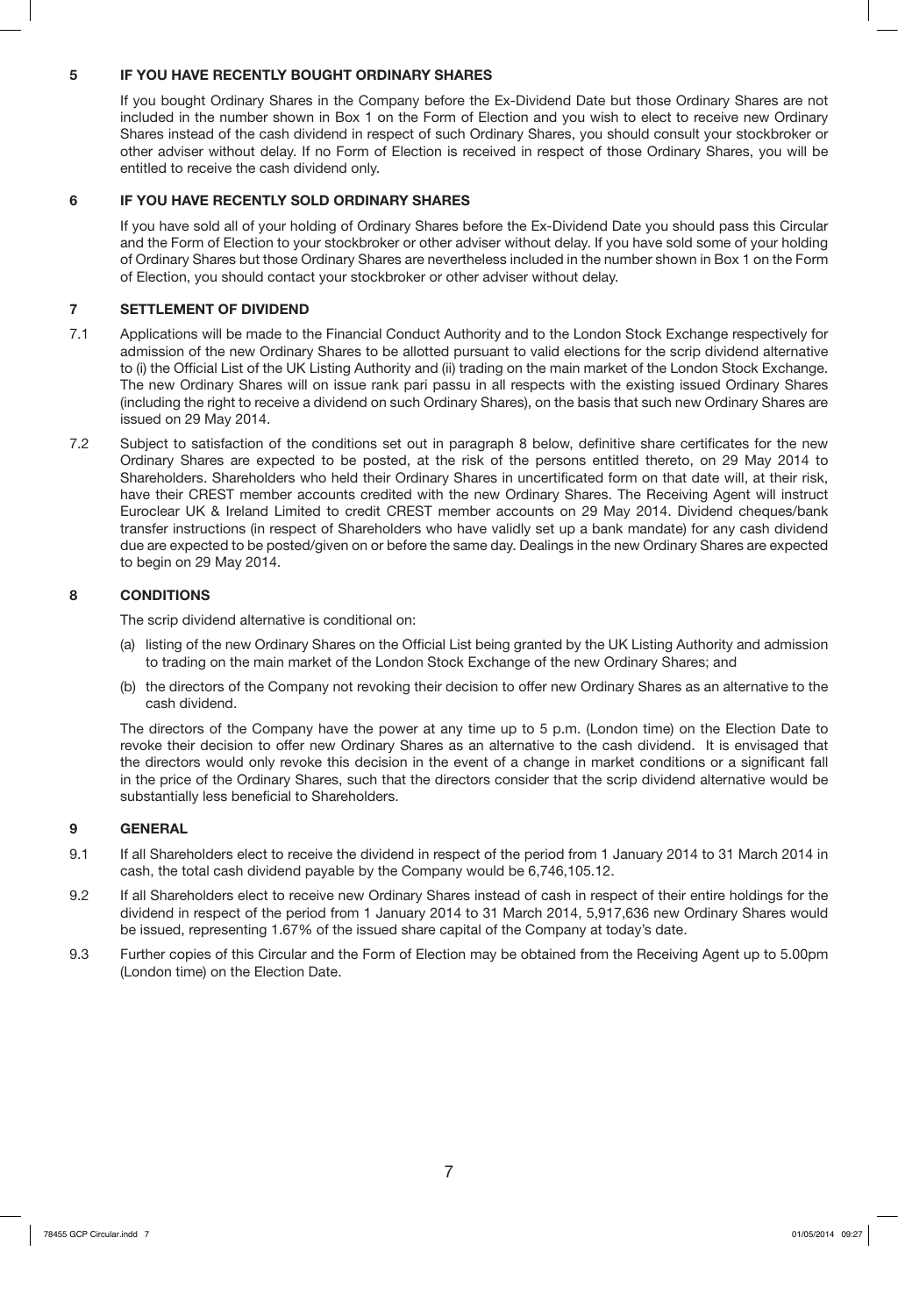## **Appendix 2**

## **Taxation of Scrip Dividends**

The tax consequences for a Shareholder who is a UK tax resident individual or a UK tax resident company making an election to receive new Ordinary Shares instead of a cash dividend will depend upon the personal circumstances of that Shareholder. Set out below is a summary of the anticipated tax treatment of such United Kingdom tax resident Shareholders who make an election to receive new Ordinary Shares based on current United Kingdom tax legislation and HM Revenue & Customs published practice at the date of this document.

**This summary is not exhaustive and does not deal with the position of any Shareholder not resident in the United Kingdom for tax purposes. The statements below apply to Shareholders who hold their Ordinary Shares as an investment. It does not apply to any Shareholder who acquires or holds his Ordinary Shares as part of a trade. If you are in any doubt as to your position, you are strongly advised to consult your professional adviser before taking any action. Tax laws and their interpretation can change potentially with retrospective effect and, in particular, the level and bases of, and reliefs from, taxation may change and such changes may alter the benefit of investments in the Company.**

#### 1.1 Taxation of income

The issue of new Ordinary Shares by the Company to Shareholders for no payment should not be treated as giving rise to income in the hands of the recipients of the new Ordinary Shares. Therefore, no liability to income tax or corporation tax should arise for any UK resident Shareholders who elect to receive new Ordinary Shares.

1.2 Taxation of chargeable gains

UK tax resident Shareholders who elect to receive Ordinary Shares will not be treated as disposing of any asset on making that election or receiving their new Ordinary Shares. Accordingly, no charge to capital gains tax or corporation tax on chargeable gains should arise at that time.

The new Ordinary Shares issued and the original Ordinary Shares will be treated as a single holding acquired at the time when the original holding of Ordinary Shares was acquired. Where Ordinary Shares are held as a capital asset, consideration given for the acquisition of the original Ordinary Shares will be allocated proportionately across the combined holding for the purposes of determining the amount of any chargeable gain arising on a disposal of all or part of that holding.

#### 1.3 Stamp Duties

No stamp duty or stamp duty reserve tax will be payable on the issue of new Ordinary Shares.

**If you are in any doubt as to your tax position or require more detailed information than the general advice above, you should consult your stockbroker or other adviser before taking any action.**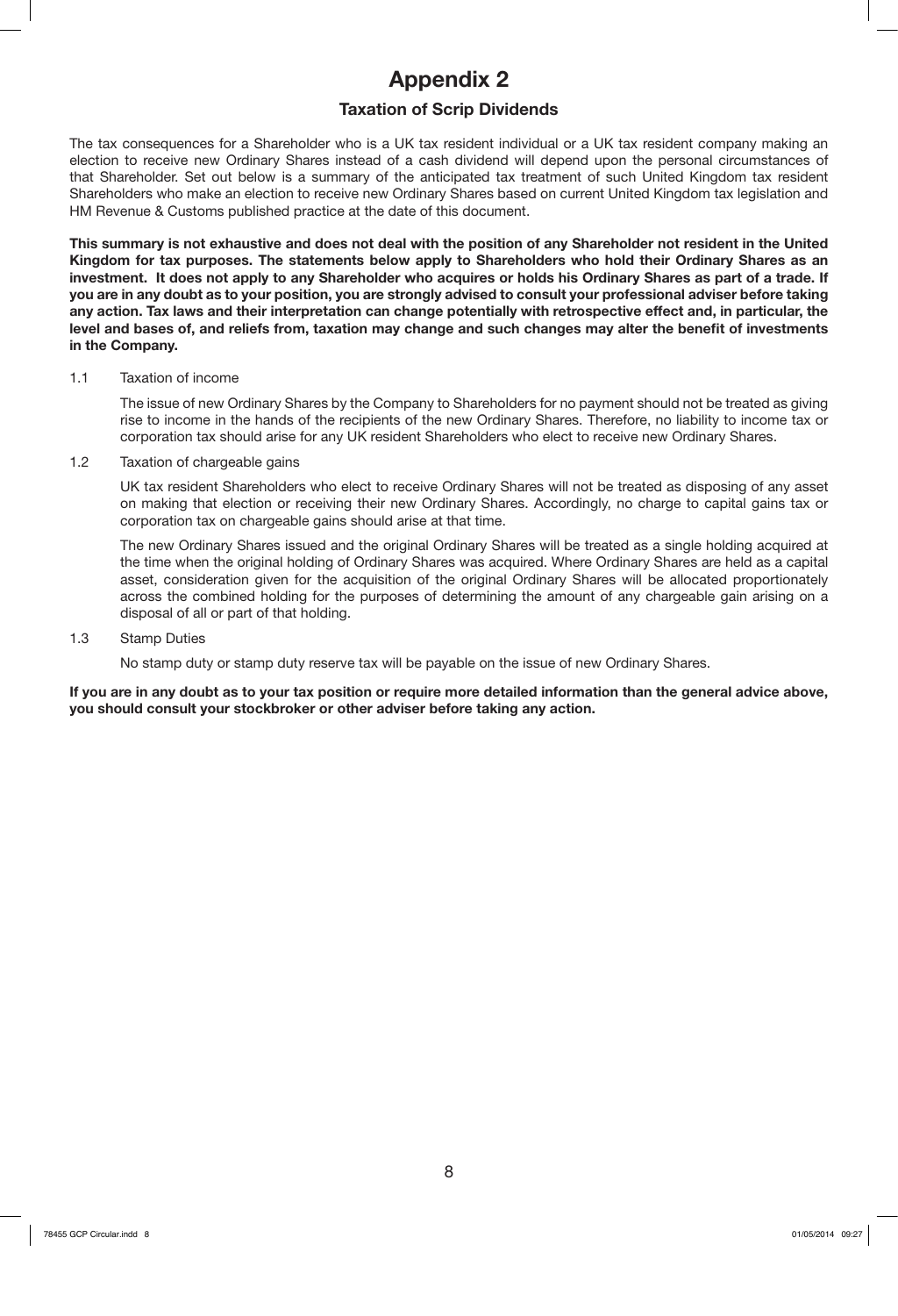# **Appendix 3**

## **Scrip Dividend Mandate Scheme**

## **This Appendix 3 applies only to Shareholders who hold Ordinary Shares in certificated form.**

The scrip dividend mandate scheme (the "**Scheme**") is in place for the convenience of those Shareholders who hold Ordinary Shares in certificated form and who would like to receive new Ordinary Shares instead of cash as a matter of routine and enables them to elect to receive new Ordinary Shares automatically in respect of all future dividends declared on Ordinary Shares where the Company decides to offer a scrip dividend alternative. The Scheme is entirely optional, but any scrip dividend mandate given will remain valid in respect of all dividends declared for which a scrip dividend alternative is offered until revoked by the Shareholder in writing.

If you wish to enter into a scrip dividend mandate to authorise the Company to allot new Ordinary Shares in respect of all relevant dividends, you should complete the Form of Election by placing an "X" in Box 5 and return the Form of Election, signed and dated, to the Receiving Agent. To be valid for the proposed dividend in respect of the period from 1 January 2014 to 31 March 2014, the Form of Election must be received by 5.00pm (London time) on the Election Date.

The Scheme is subject to the rules set out below.

## **RULES OF THE SCHEME**

## **1 TERMS OF THE SCHEME**

- 1.1 Shareholders on the register of members at the close of business on the record date for each dividend on the Ordinary Shares may, subject to the rules set out below, by signing and returning a Form of Election with an election for the scrip dividend mandate duly completed, receive new Ordinary Shares, credited as fully paid, instead of receiving dividends in cash. A Shareholder who completes and returns a valid scrip dividend mandate is referred to as a "**Participant**". No acknowledgement of receipt of a scrip dividend mandate will be given.
- 1.2 A Shareholder may only elect for the Scheme in respect of the whole of his/her holding of Ordinary Shares. An election will apply to all Ordinary Shares in that Shareholder's name at the record date for each Ordinary Share dividend. Accordingly, an election will also apply to any additional Ordinary Shares acquired by a Shareholder, less any Ordinary Shares disposed of since the date on which the right of election was exercised. Separate registered holdings of a Participant will be regarded as separate holdings for the purposes of the Scheme. Participants can arrange for such holdings to be consolidated by contacting the Receiving Agent, except that where Participants' Ordinary Shares are registered partly in certificated and partly in un-certificated form, the Company will treat such certificated and uncertificated holdings for all purposes as separate holdings.

#### **2 FRACTIONS**

No Participant can receive a fraction of a new Ordinary Share. No fractional entitlements will be carried forward to future scrip dividends nor will they be paid or payable to Participants. Any fractional entitlement will be retained by the Company in accordance with the discretion afforded to the Company under the Articles.

## **3 EXERCISE AND CANCELLATION OF AN ELECTION**

- 3.1 Shareholders may elect to participate in the Scheme by returning a Form of Election to the Receiving Agent with the election for the Scheme duly completed prior to the date stated on the Form of Election. Sufficient time should be allowed for postal delivery. If the Form of Election is not received by this date, the election will only be effective for future dividends on the Ordinary Shares for which a right of election is offered.
- 3.2 A Participant may at any time cancel the scrip dividend mandate by notification in writing to the Receiving Agent. If received by the Receiving Agent after the latest time for receipt of Forms of Election for a particular dividend in respect of the Ordinary Shares, the cancellation will take effect for the following dividend.
- 3.3 Receipt of notice of the death of a Participant will cancel his or her scrip dividend mandate unless the deceased was one of joint Participants in which case the scrip dividend mandate will remain valid. The scrip dividend mandate relating to a holding of Ordinary Shares which is disposed of in its entirety will be cancelled upon registration of the transfer.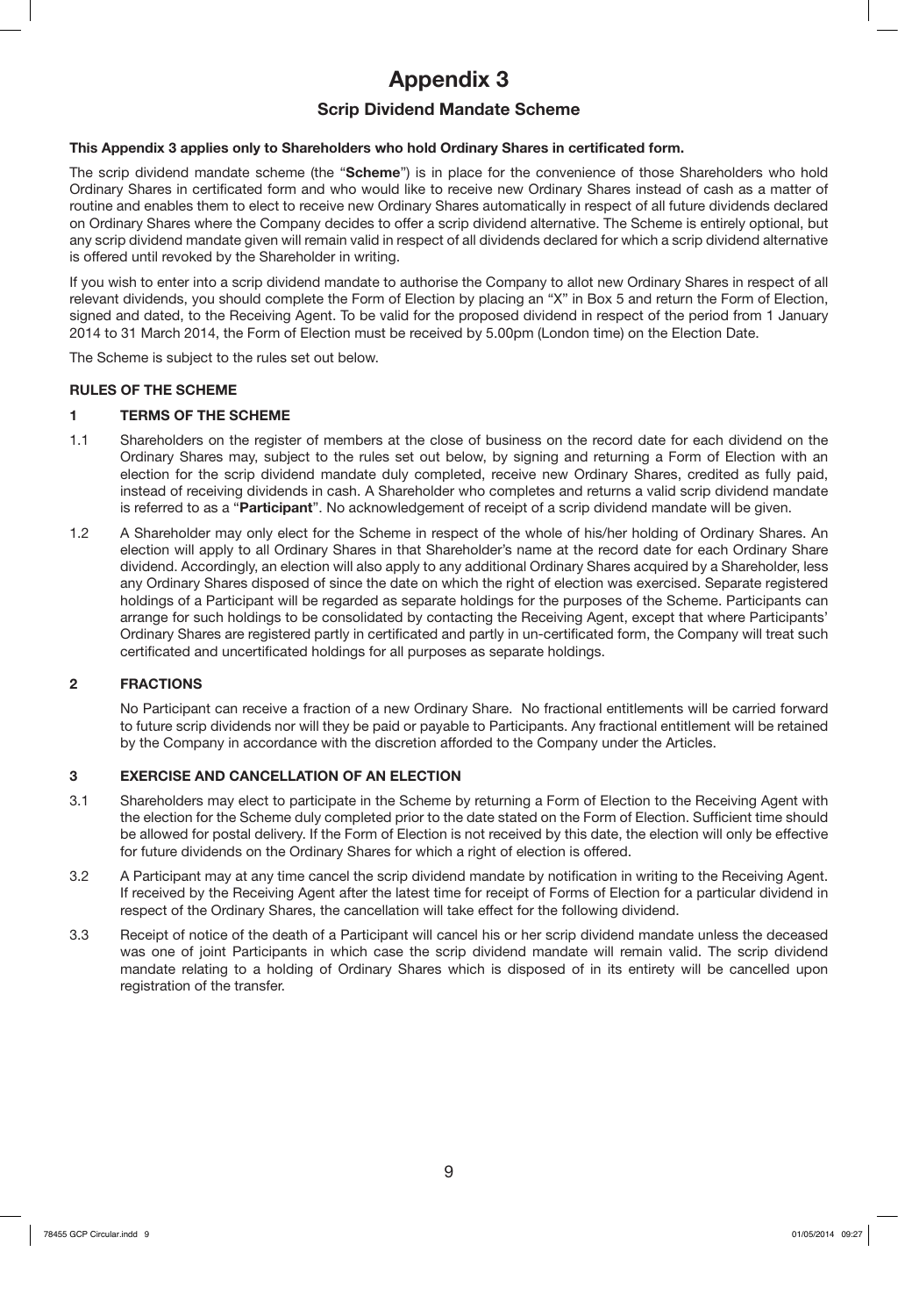#### **4 BASIS OF ALLOTMENT**

The entitlement of a Participant to new Ordinary Shares in respect of a particular dividend will be calculated on the basis of the amount of the dividend per Ordinary Share. The value of an Ordinary Share to be issued for the purposes of the scrip dividend will be determined by the relevant provisions of the Articles as in force from time to time.

#### **5 OVERSEAS SHAREHOLDERS**

- 5.1 The opportunity to elect for the Scheme is not being offered to, or for the account of, any citizen, national or resident of Australia, Canada, Japan, South Africa or the United States, any corporation, partnership or other entity created or organised in, or under the laws of, Australia, Canada, Japan, South Africa or the United States, or any political sub-division of these countries, or with a registered address in any of these countries or any estate or trust, the income of which is subject to the United States federal or Australian or Canadian or Japanese or South African income taxation regardless of its source. "United States" means the United States of America (including the District of Colombia). References to Australia, Canada, Japan, South Africa and the United States include their territories, possessions and all areas that are subject to their jurisdiction.
- 5.2 Shareholders who are residents, citizens or nationals of any other country outside the United Kingdom or a nominee for such persons may only elect to receive new Ordinary Shares if the scrip dividend alternative can lawfully be offered to them or accepted by them under the laws of the relevant jurisdiction and in both cases without the Company being required to comply with any governmental or regulatory procedures or any similar formalities. Such Shareholders should inform themselves about and observe any applicable legal requirements, including the obtaining of any governmental or other consents which may be required, and comply with any other necessary formalities.
- 5.3 Participation in the Scheme is subject to a Participant continuing to meet the above conditions. Participants who no longer meet such conditions are responsible for cancelling their participation in accordance with paragraph 3 above immediately their eligibility to participate in the Scheme ceases.
- 5.4 The Company reserves the right to suspend or terminate the operation of the Scheme in respect of a Participant if it considers that the above conditions have not been satisfied in connection with the relevant Participant's election for or continuing participation in the Scheme.
- 5.5 The receipt of a Form of Election will not constitute an invitation to make such an election in those jurisdictions in which it would be illegal to extend such an invitation and, in such circumstances, a Form of Election is sent for information only.

#### **6 ISSUING AND LISTING OF NEW ORDINARY SHARES**

- 6.1 The Company will apply to the Financial Conduct Authority and to the London Stock Exchange for all new Ordinary Shares allotted pursuant to the Scheme to be admitted to (i) the Official List of the UK Listing Authority and (ii) trading on the main market of the London Stock Exchange.
- 6.2 Subject to the admission of new Ordinary Shares issued pursuant to the Scheme to (i) the Official List of the UK Listing Authority and (ii) trading on the main market of the London Stock Exchange becoming effective and the satisfaction of any other conditions, share certificates for the new Ordinary Shares issued pursuant to the Scheme will be issued and posted to Participants at the relevant record date, at their risk, at or about the same time as the cheques in respect of the corresponding cash dividend. Dealings in the new Ordinary Shares will normally begin shortly after the due date for the payment of the dividends in question.
- 6.3 New Ordinary Shares issued pursuant to the Scheme will, on issue, rank pari passu in all respects with the then existing issued Ordinary Shares (save that the right to receive a dividend shall accrue only from the date of issue of such Ordinary Shares).

#### **7 ENTITLEMENT STATEMENTS**

All Participants who have given the Company a scrip dividend mandate will receive a statement setting out their entitlement to new Ordinary Shares a few weeks before the relevant dividend payment date. Unless a mandate is revoked by the date specified in that statement, new Ordinary Shares will automatically be allotted in lieu of cash in respect of that Ordinary Share dividend.

#### **8 AMENDMENT, SUSPENSION AND TERMINATION**

The Scheme described in these rules may be amended, suspended or terminated by the directors of the Company at any time without notice to Participants individually although advice of any such action will normally be sent to all Shareholders. In the case of amendment, a Participant will be deemed to have elected to continue under the amended Scheme unless the Receiving Agent receives written notice of cancellation pursuant to Clause 3 above.